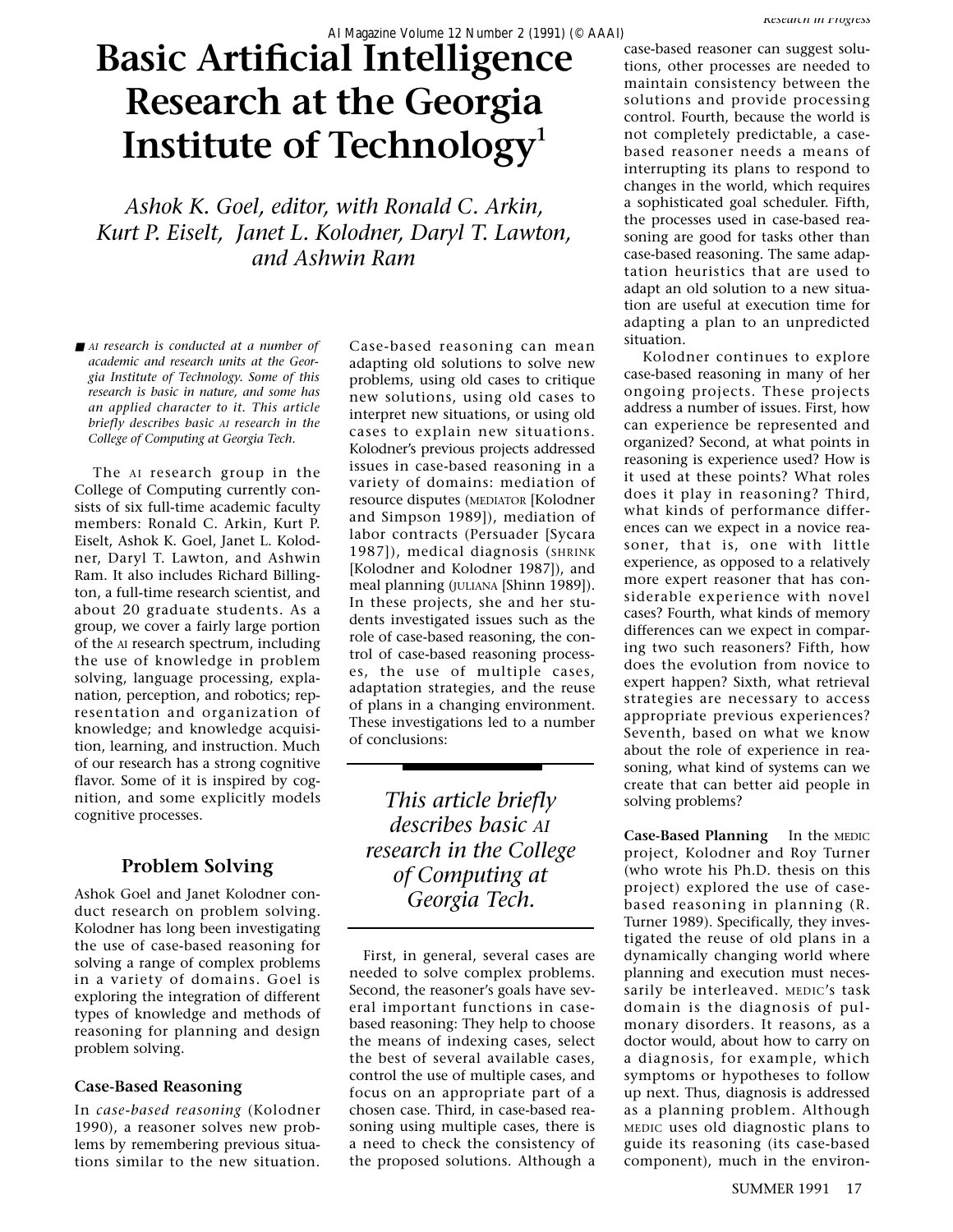ment prevents it from carrying out its plans as previously done. Symptoms are not always discovered in the same order, many problems can simultaneously be investigated, test results obtained in a previous case might not match those obtained in the new one, and so on. Although parts of old plans are appropriate in solving the new problem, no old plan can be followed start to finish to solve the new problem. In general, the order of steps needs to be changed, and some steps need to be substituted or deleted. In the general case-based reasoning framework, there is an assumption that much of this adaptation can be done before execution. In MEDIC's domain, much of the adaptation must be deferred until some execution has been done. To enable this execution, MEDIC adds a sophisticated goal scheduler to the case-based reasoning framework. Solutions from old cases are added to the goal scheduler subgoal by subgoal. Subgoals are prioritized for the new situation. Each time a new subgoal is chosen (at execution time), the highest-priority one is chosen and adapted to the new situation. To make this approach work, MEDIC has to specify the means of determining goal priorities and the means of representing cases so that their parts can appropriately be accessed. Two ongoing projects that build on MEDIC— CELIA and Expeditor—are described in the section on learning.

*Research in Progress*

**Case-Based Design** In the JULIA project, Kolodner and Thomas Hinrichs (who is writing his Ph.D. thesis on this project), explore the role of case-based reasoning in design (Hinrichs 1988, 1989, 1990). JULIA's design domain is meal planning. Although a commonsense type of task, meal planning shares much with other design domains. Problems are specified in terms of functional constraints, and solutions are descriptions of concrete artifacts. Problems are underconstrained and often ill defined. They are too large to solve as one chunk and need to be solved in parts, but the parts interact with each other in strong ways.

Beginning with a functional specification of a problem, JULIA uses previous cases to suggest solutions and warn of potential problems. Its adaptation strategies can adapt an old solution to fit a new situation (for example, it can turn lasagne into vegetarian lasagne if vegetarians are

*Goel's research on problem solving focuses on knowledge-based planning and design problem solving.*

invited for dinner). Kolodner and Hinrichs's emphasis in JULIA is on two problems: a functional architecture that allows a case-based reasoner to function in a complex, real-world domain and a concrete theory of adaptation. The architecture she is working on incorporates components for the breaking of a problem into parts, the maintaining of consistency between the parts, knowledge and case access, and adaptation. Concretely, a constraint propagator maintains relationships between parts of a problem, a reason maintenance system notices inconsistencies and points them out, a problem decomposer breaks problems into parts, a case memory organizes and retrieves cases and general knowledge, and an adaptation engine adapts old solutions to fit new situations and fixes (patches) proposed solutions to better solve problems. Together, the case memory and adaptation engine make up the case-based reasoner. The combination of constraint propagator and case-based reasoner allows highly underconstrained problems to be solved. The case-based reasoner proposes and adapts solutions and warns of potential problems (allowing early commitment to solutions when experience can give guidelines), and the constraint propagator, combined with the reason maintenance system, maintains relationships between parts of the problem (allowing late commitment when it is necessary) and notices places where the proposed solution is not right and requires adaptation.

# **Integration of Multiple Methods of Reasoning**

Goel's research on problem solving focuses on knowledge-based planning and design problem solving. His work emphasizes the integration of different types of knowledge and methods of reasoning.

**Knowledge-Based Planning** In his earlier work, Goel studied political decision making by nation-states viewed as cognitive agents. This work led to the development of a computational model in which the decision-making behavior of nationstates is viewed as a kind of reactive planning (Sylvan, Goel, and Chandrasekaran 1990). The conditions under which this model is applicable pertain to the internal structure of the nation-state and the nature of the external events. The JESSE system simulates the reactive planning model for Japanese decision making in the domain of energy supply security. In JESSE, the task of reactive planning is decomposed into several subtasks: matching event data with stored concepts, refining the activated concepts, selecting stored plans, and refining the selected plans. JESSE uses several different types of knowledge, for example, knowledge of domain concepts, constraints, and plans as well as knowledge for matching, selecting, and refining concepts and plans. The stored concepts and the stored plans are organized in generalization hierarchies. The concepts and the constraints act as functional indexes to the plans. JESSE has been extensively and successfully evaluated against the historical record of Japanese actions concerning energy supply security.

**Knowledge-Based Design** In more recent work, Goel studied the design of physical devices such as electric circuits and heat exchangers. This work led to the development of a computational model of innovative design that integrates case-based and model-based reasoning (Goel 1989, 1990; Goel and Chandrasekaran 1989b, 1990). In the case-based approach to design, a novel problem is solved by adapting a design known to solve a related problem. Adapting a known design to solve a related problem by the commonly used methods of heuristic association and search can be computationally costly, however, if the adaptation search space is not small. Thus, the adaptation space needs to be decomposed into smaller and simpler spaces that can be searched more efficiently and effectively. The knowledge for decomposing the adaptation search space can be represented as a behavior structure model that specifies how the structure of the known design results in its output behaviors.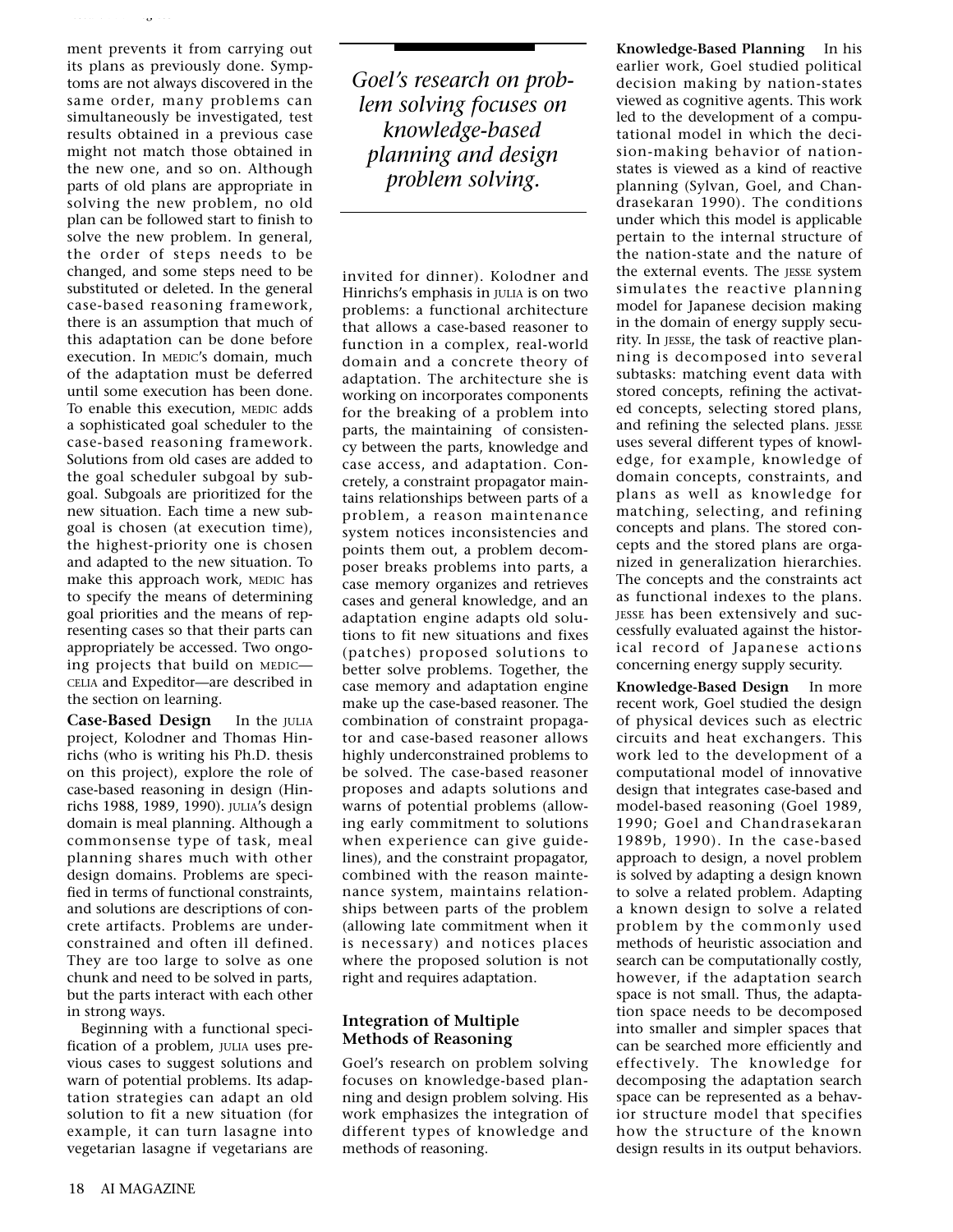The model aids case-based design in several ways:

*Research in Progress*

First, it identifies conceptual primitives for indexing the known designs stored in a case memory. Second, it identifies elementary types of behavior transformations and elementary types of structure modifications (Goel 1990). Third, it provides knowledge for decomposing the adaptation search space into smaller spaces so that the search for the needed structure modifications is localized (Goel and Chandrasekaran 1989a). Fourth, it leads to a novel method for simulating the behavioral effects of structure modifications. In this method, the output and causal behaviors of the modified design are derived by revising the output and causal behaviors of the known design (Goel 1989).

This computational model for adaptive design problem solving was simulated in the KRITIK system. KRITIK uses several different types of knowledge, including knowledge of design cases and device models. It unifies the methods of case-based reasoning, model-based reasoning, heuristic association, heuristic search, task decomposition, object decomposition, plan instantiation, and constraint propagation into a single architecture for design problem solving. KRITIK was successfully evaluated in the domains of simple electric circuits and heat exchangers.

## **New Projects**

Three new research projects on problem solving are being pursued. In one project, Kolodner is investigating creative problem solving (Kolodner and Penberthy 1990). In this project, she explores augmentations to casebased reasoning that result in innovative or creative problem solving. Based on observations of people engaged in creative problem-solving activities, she discovered that one of the major activities creative problem solvers engage in is the exploration and evaluation of alternatives, often adapting and merging several possibilities to create a solution to the new problem. The reasoner starts with a partial, incomplete problem specification and, through a series of example retrievals and evaluations, eventually defines the problem more clearly and creates a solution. Several solutions are considered, and the final one has elements of many that were considered before it.

Kolodner addresses several issues in

this context. First, she is exploring a means of making retrieval processes more flexible because brainstorming requires being open to remembering things that might not be relevant on the surface. Second, she is investigating evaluative processes. Evaluation is a key to exploration because its results are used to both further define a problem and create a solution. Of particular importance is focusing evaluative processes so that appropriate evaluations are done. Third, she is exploring a means of merging parts of several solutions to create a new one. Fourth, she is exploring the ways in which problem specifications

*The process of language understanding can be viewed as a series of decisions*

can be changed over time as a result of evaluating opportunities for solutions. Many times creative solutions arise as a result of redefining problems. The program we've implemented explores its library of alternatives to propose ways of using up leftover white rice.

In another project, Kolodner and Goel are investigating the role of case-based reasoning in architectural design. In this project, we are coupling our previous work on design problem solving with guidelines for building architectural case libraries to create a system that could function as an architect's design assistant. The proposed system begins with a library of architectural cases in which the cases are indexed on features provided by expert architects. An architect using the system describes his(her) problem to the system, and the system recalls similar cases. Recalled cases will play several roles. They can warn of the potential difficulties in solving the problem; they can suggest methods for solving the problem or some part of the problem; they can suggest methods for adapting or repairing a proposed solution; and they can project the outcome of a proposed solution, thus helping with solution evaluation. This work is being done in collaboration with researchers at the School of Architecture.

In a third project, Goel is investigating the integration of model-based and case-based methods for planning routes in physical spaces. This project led to the development of the ROUTER family of path-planning systems. ROUTER1 uses a topographic model of the Georgia Tech campus to plan routes from one intersection on the campus to another (Goel et al. 1991). ROUTER2 plans new routes by retrieving and adapting previous routeplanning cases. ROUTER3 integrates the model-based and case-based methods for route planning. The control architecture for ROUTER3 is especially noteworthy. It uses a processing control in which the modelbased and case-based methods compete with each other to solve a given task or subtask. The selection of a specific method depends on the state of problem solving and the degree of match between the knowledge needed to solve the task and the knowledge available to the methods. Thus, the control of processing is flexible and dynamic rather than rigid or static.

# **Language Processing**

Kurt Eiselt and Ashwin Ram conduct research on natural language processing. Eiselt's research concerns ambiguity resolution and error recovery in natural language understanding. Ram's work deals with story understanding, question asking, and learning in a natural language context. Previous research on language processing in our group has included work on discourse understanding (JUDIS [E. Turner 1989]).

## **Ambiguity Resolution and Error Recovery**

The process of language understanding can be viewed as a series of decisions. For example, consider the reading of a simple story. As each word is read, the reader makes unconscious decisions: Which meaning of this word did the author intend? How does the choice of word meaning affect the meaning of the sentence that is being processed? How does the meaning of this word or sentence affect the overall interpretation of the story? A great deal of research in natural language understanding has been devoted to investigating the mechanisms that allow the language understander to make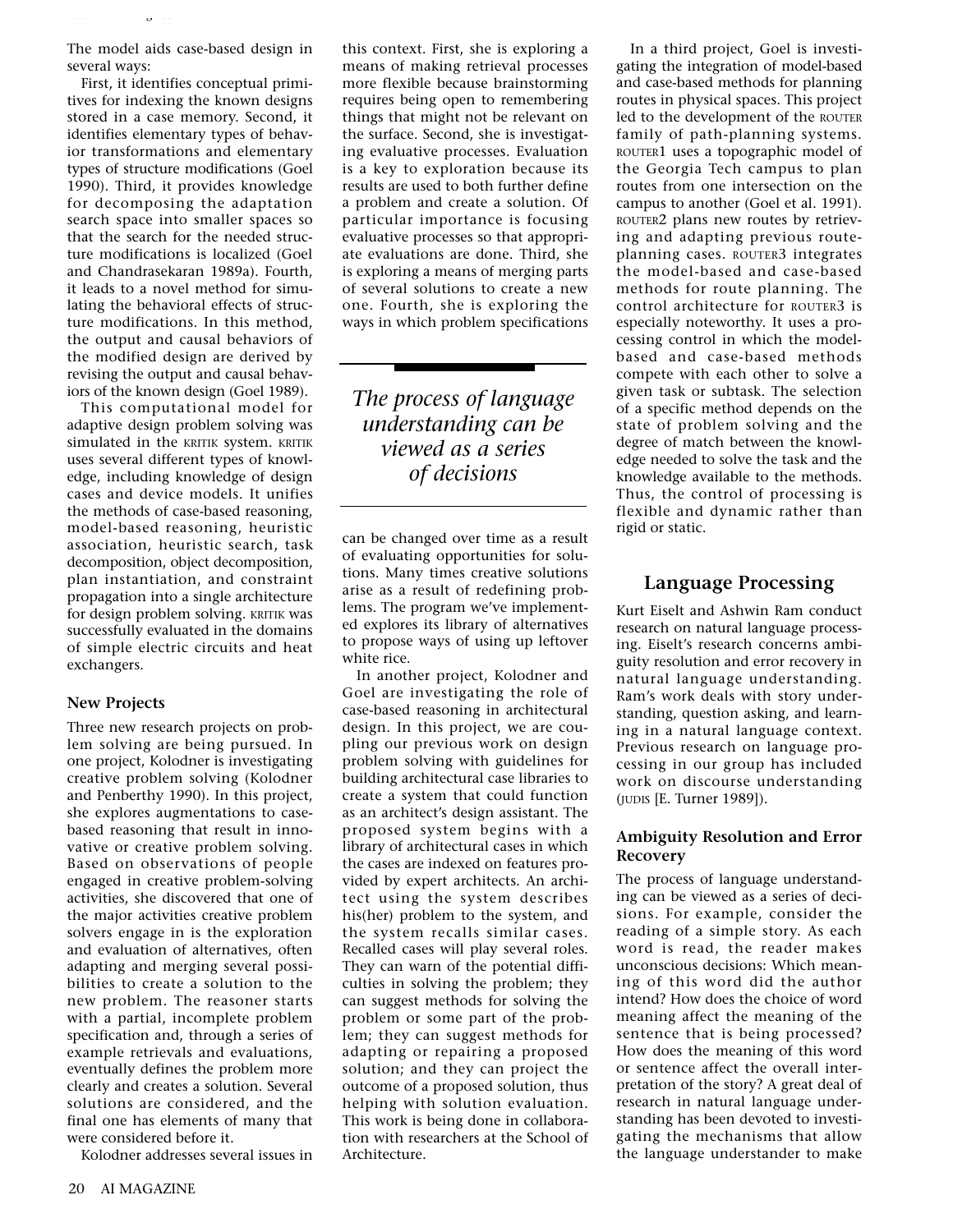these decisions. With few exceptions, these studies have made the overly optimistic assumption that the understander always makes the correct decision.

Because of the ambiguity inherent in natural language, however, it is clear that any understander, whether human or computer, will encounter situations that cause it to make erroneous decisions. As new information is processed, these erroneous decisions can be contradicted and, consequently, must be corrected. Eiselt's recent research focused on the mechanisms that enable the understander to recover from these incorrect decisions with minimal disruption of the understanding process. Eiselt developed a computational model of ambiguity resolution and error recovery during text understanding, called ATLAST, which uses a mechanism for correcting erroneous decisions that is suggested by psycholinguistic studies of human language understanding (Eiselt 1987, 1989). The work on ATLAST not only offers a means of deriving more humanlike performance from natural language interface systems but also suggests constraints on what constitutes a plausible cognitive model of the human language processor.

### **Question-Driven Understanding**

Ram is investigating research issues in the areas of creative understanding, machine learning, and abduction in a natural language–understanding domain. The underlying theme of his work is a focus on the goals of the reasoner and the interaction of these goals with reasoning processes. In particular, his research focuses on *knowledge goals,* the goals of a reasoner to learn by acquiring new knowledge or reorganizing existing knowledge. Knowledge goals, often expressed as questions, arise when the reasoner's model of the domain is inadequate in some reasoning situation. This approach leads the reasoner to focus on what it needs to know, formulate questions to acquire this knowledge, and try to learn by pursuing its questions.

The AQUA project explores these ideas in a natural language–understanding domain. AQUA is a questiondriven story-understanding program that learns about terrorism by reading newspaper stories about unusual terrorist incidents in the Middle East

(Ram 1987, 1989). The main point of this research is to create a dynamic story-understanding program that is driven by its questions or goals to acquire knowledge. Rather than being canned, the program changes as its questions change; it reads similar stories differently and forms different interpretations as its questions and interests evolve.

The AQUA project explores issues of learning, explanation, and interestingness in an integrated framework. The intent is not to have the program acquire the right understanding of terrorism but rather to be able to wonder about unusual things it reads about and ask questions about them (Ram 1989). As it learns more about the domain, it asks better and more detailed questions. This kind of questioning forms the origins of creativity; rather than being satisfied with available explanations, a creative person asks questions and tries to explore the explanations in novel ways. One interesting outcome of this work is the formulation of a functional theory of *interestingness* (Ram 1990c): The knowledge goals of the reasoner are used to evaluate the interestingness of various aspects of the stories being read. They also provide a means of controlling the inferences underlying the question-asking process and allow the system to evaluate the interestingness of its questions.

Although the project is being used to explore cognitive issues such as those previously mentioned, there are also practical benefits of a program that can represent and reason about its own goals explicitly. Such a program can focus its limited resources on the relevant aspects of its environment and pay less attention to irrelevant ones. This approach allows it to spend more time drawing those inferences that are relevant and useful to its goals.

#### **New Projects**

Several new projects related to natural language processing are under way. In one project, Dorrit Billman (a faculty member in the School of Psychology), Eiselt, and Justin Peterson (a Ph.D. student in the AI group) are investigating the relation between the conceptual structure of events and verb-centered representations of language; they are interested in how this relationship might aid inference in language processing. Many distinctions about event type are syn*AQUA is a question-driven story-understanding program…*

tactically marked in a domain-general model and provide a basis for making inferences about the type of event described. They are interested in identifying how plausible inferences are constrained by particular syntactic distinctions. Because syntactic information does not depend on the particular topic being discussed, it helps the comprehender when faced with *novelty*, the meaning of novel verbs given a familiar use (John skuggied the ball to Martha) or the meaning of a familiar verb in a novel use, as in metaphor (The shortstop looked the ball into the glove).

In another project, Goel and Eiselt are using mental models for integrating natural language processing, problem solving, and knowledge acquisition. This research has two components: First, it investigates the use of stored causal models of physical devices, abstract processes, and domain principles to guide the process of natural language interpretation. Second, it explores the acquisition of behavior-structure and causal models of physical devices from their natural language descriptions. An interesting feature of this research is that it uses model-based knowledge representations and reasoning methods that are common to both the language interpreter and the problem solver. These knowledge representations and reasoning methods were used earlier for design problem solving in the KRITIK system.

In a third project, Eiselt and Ram are studying language understanding and commonsense reasoning in the highly complex domain of soap operas, which is characterized by multiple adversarial agents.

A fourth project, led by Ram, is in the area of intelligent information extraction and involves using knowledge goals to focus the understanding process. This project will ultimately lead to two programs, a personalized newspaper program that reads several newspaper stories and puts together a summarized newspaper tailored to the user's interests and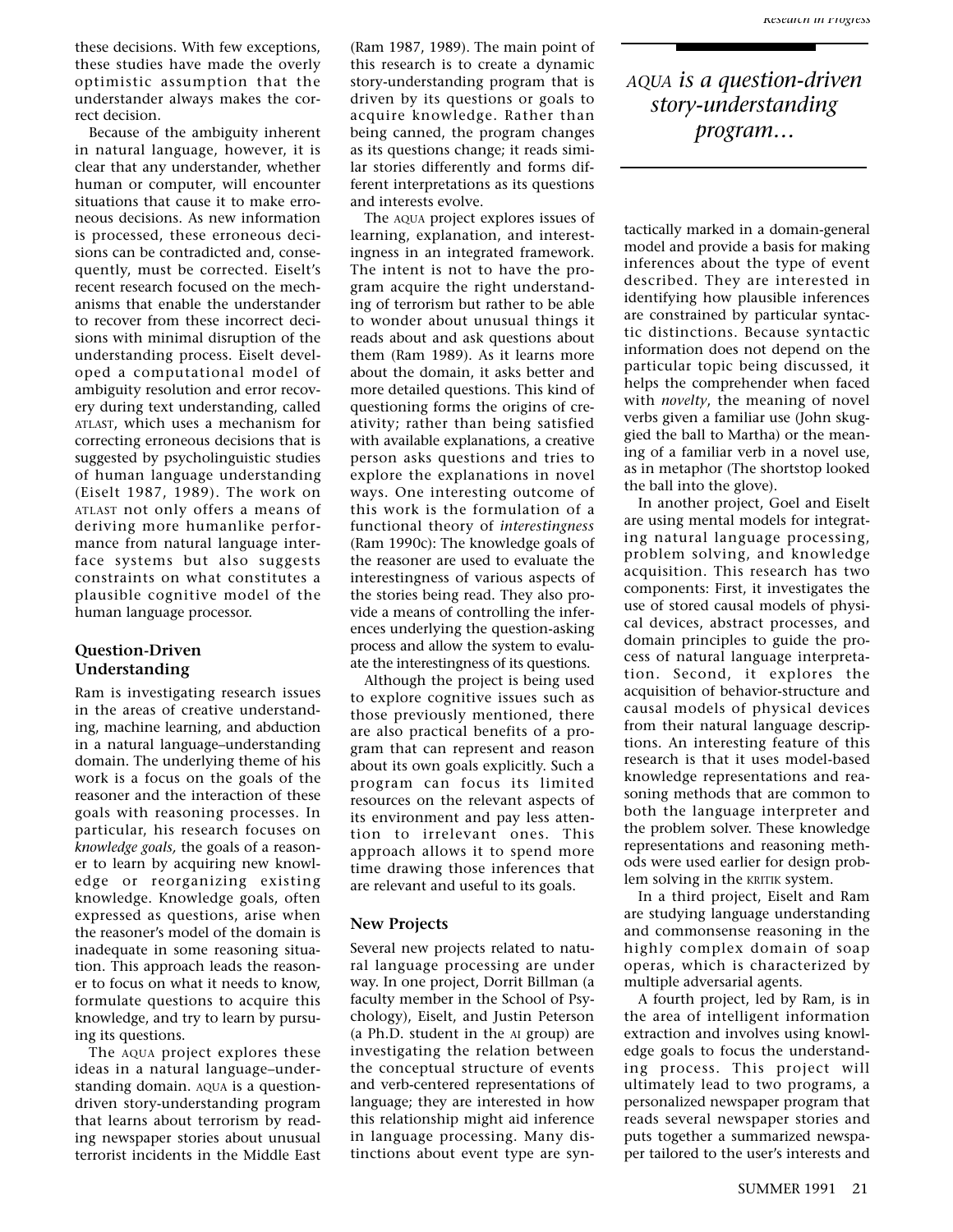*Scientific data interpretation can be modeled as an instance of abduction…*

*Research in Progress*

an online database program that can retrieve MEDLINE peptide abstracts relevant to the user's interests by using the query to guide the analysis of the abstract. The programs will retrieve information relevant to their initial questions, learn more about the domain by answering these questions, and generate possible questions to pursue further.

# **Explanation**

Kurt Eiselt, Ashok Goel, and Ashwin Ram conduct research on abduction and explanation. Goel's research on abductive explanations is in the domain of scientific data interpretation, Ram's research deals with story understanding, and Eiselt's work concerns language processing. An interesting aspect of Goel and Eiselt's research in explanation is that the abductive architectures they developed have a strong connectionist flavor.

# **Scientific Data Interpretation**

Scientific data interpretation can be modeled as an instance of abduction, that is, as inference to the best explanation for a given set of data. Goel's work on scientific data interpretation viewed as abduction focused on two issues. First, given a set of data to be explained, how can relevant explanatory hypotheses be generated efficiently? Goel formally analyzed several methods for generating explanatory hypotheses (Goel, Soundararajan, and Chandrasekaran 1987; Goel and Bylander 1989). This analysis reaffirms the need for the proper organization of explanatory hypotheses in memory.

Second, given a set of explanatory hypotheses that explain portions of a given data set, how can a best composite explanation be synthesized efficiently? Goel developed a concurrent architecture for abductive reasoning that exploits goal dependencies in synthesizing composite explanations (Goel, Sadayappan, and Josephson 1988). The architecture was successfully simulated on a serial machine and evaluated for medical data interpretation (Fischer and Goel 1990). An especially noteworthy aspect of this abduction architecture is that it can be realized on constraintoptimization neural networks (Goel, Ramanujam, and Sadayappan 1988).

## **Language Understanding**

Eiselt's work on natural language with the ATLAST model concentrated largely on understanding a single sentence or a short text consisting of only a few sentences. To arrive at a coherent interpretation of the text, ATLAST uses a marker-passing search mechanism to find meaningful and, possibly, multiple connections between the words of the input text. These connections represent plausible lexical and pragmatic inferences about the text. ATLAST then applies evaluation metrics to narrow the results of the search to those connections or inferences that best explain the text. This method of abductive inference in ATLAST proved to be well suited to accounting for interesting phenomena in language understanding, such as the online detection and correction of incorrect inferences and individual processing differences in text understanding.

## **Story Understanding**

Ram is investigating the use of casebased reasoning techniques to construct explanations for novel situations encountered by a reasoner. Instead of chaining primitive inference rules, which could be inefficient in complex domains, his program AQUA builds abductive hypotheses from previous cases known to the system (Ram 1990a). Ram is interested in the nature and representation of explanatory cases and the processing issues of constructing and evaluating explanations. An interesting aspect of this work is that the domain knowledge available to the system might be incompletely understood or improperly indexed in memory. This issue is central for abductive inference in complex domains and ties in with Ram's (1990b) work on incremental learning. Ram is also investigating the problem of selecting the best explanation. In the AQUA system, hypotheses are evaluated with respect to the purposes for which they are built in the first place.

# **Perception**

Daryl Lawton and Ronald Arkin conduct research on visual perception. Lawton's research concerns image understanding and several of its applications. Arkin's research deals with action-oriented perception in the context of mobile robotics.

## **Perceptual Processing**

Lawton is interested in all areas of vision research. Of particular importance is perceptual processing for extracting environmental and symbolic information from images for the control of real-time behavior. This work involves three primary areas: motion analysis, perceptual organization, and the incorporation of active sensing strategies into vision. Earlier work in motion analysis (Lawton, Rieger, and Steenstrup 1987) concerned processing restricted cases of motion for which robust solutions are possible (Lawton 1983), real-time motion analysis using a content-addressable parallel processor (Steenstrup, Lawton, and Weems 1983), and techniques for the immediate extraction of motion parameters from the differential properties of optic flow fields at occlusion boundaries (Rieger and Lawton 1985). Current work concerns the psychophysical and practical implications of these approaches and also the direct extraction of occlusion boundaries. It might be unnecessary to use motion analysis to determine an exact depth map or egomotion parameters. A wide range of motor activity and cues for directing attention depend only on extracting and representing the relative depth of surfaces and the image-registered location of occlusion boundaries. Perceptual organization is fundamental for extracting information for model-based recognition and determining landmarks used in qualitative navigation. Current work involves extending the hierarchical rule-based grouper developed in Lawton and McConnell (1987) and Gelband and Lawton (1988).

# **Model-Based Vision**

*Model-based vision* concerns the use of world knowledge to interpret imagery. Fundamental issues concern such things as how to represent models, preferably as hierarchies of physically and geometrically based constraints; how to index into a potentially enor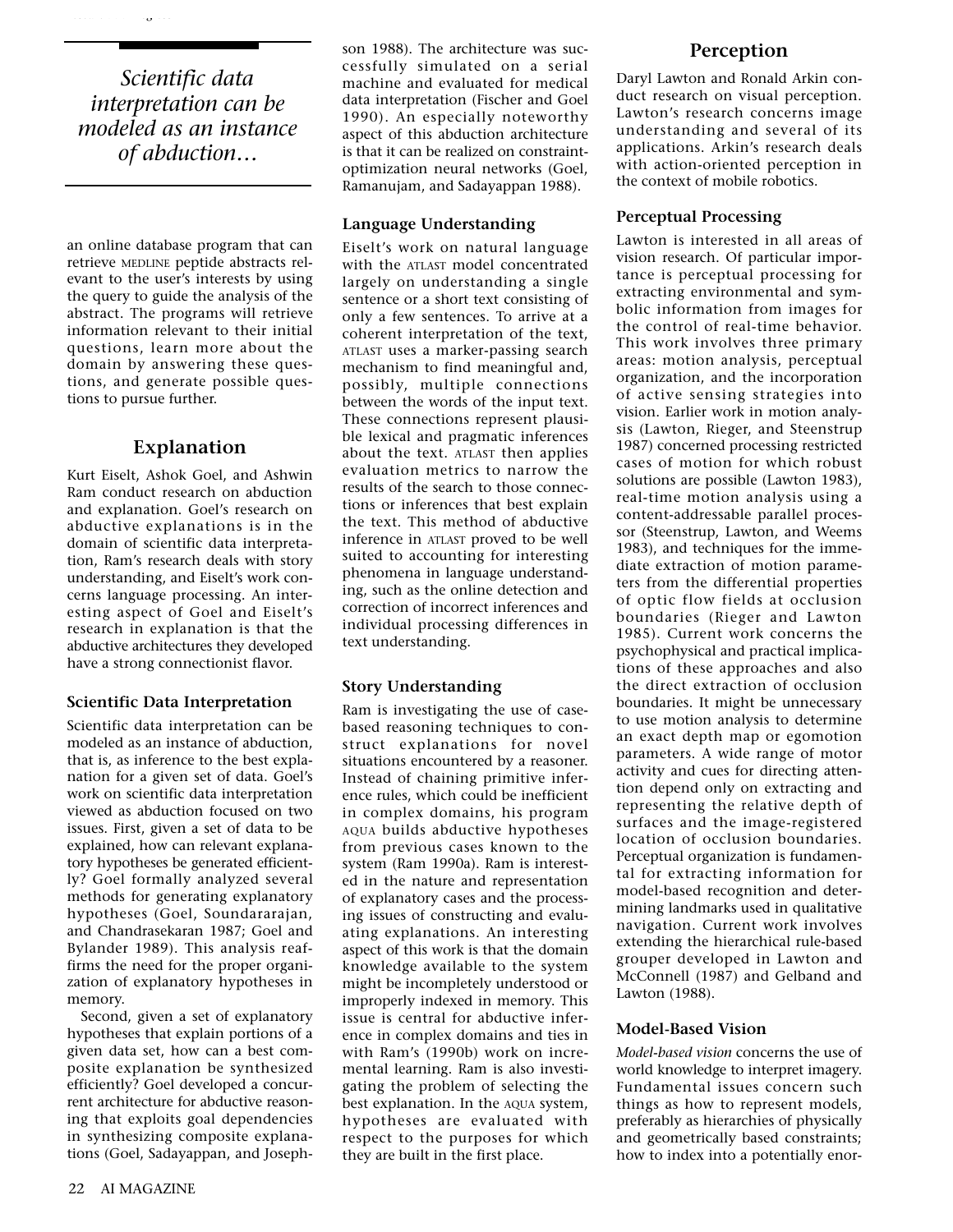mous database of models during interpretation; and how to perform model-to-image matching, inference, and optimization. Lawton's current work involves building model-based vision systems for several domains, extending the general architecture previously used for outdoor robot landmark extraction and matching (Lawton et al. 1987). Projects under way include one for the analysis of pulmonary embolism (along with researchers in nuclear medicine at Emory Medical School), one for dynamic cardiac images (along with Dr. Norberto Ezquerra of the Medical Informatics Center at Georgia Tech), and one for outdoor robotics. Other efforts are planned for the inspection of chickens and the automatic interpretation of electron density maps obtained from X-ray diffraction imagery.

*Research in Progress*

Many of the difficult issues in model-based vision concern control and hypothesis management. To aid in the development of autonomous systems, Lawton is developing interactive model-based vision systems. These systems have the same underlying architecture as an autonomous system but are controlled by a human. This framework has many exciting implications. The interactive system provides a rich set of protocols for programming the autonomous vision system. Scripts obtained with the interactive system can be used for the transfer of interpretation expertise, especially in areas such as biomedicine. We can also restrict the presentation of imagery to the human to get detailed protocols for psychological study. A current project is developing an interactive vision system for the control of a telerobot where there is a limited communications bandwidth. The human will quickly provide a high-level interpretation of a scene that can be used for the short-term autonomous functioning of a telerobot.

# **Spatial Understanding**

The objective of Lawton's work on spatial understanding is to produce autonomous robots that can freely wander, without harming themselves while they create and improve maps of their environment that can then be used for navigation and planning. Qualitative spatial understanding and navigation, developed with Tod Levitt, concerns spatial learning and path planning in the absence of a

single global coordinate system for describing locations and the positions of landmarks. It is based on a multilevel representation of space, which, at its most abstract level, is based totally on topological properties that allow a robot to describe a location using the directions of visually salient patterns (with no associated range measurements) and then navigate using the occlusions that occur among them as a basic cue to control movement through the environment. An advantage is that the robot can use landmarks for which exact positions or recognition cannot be determined. Thus, if a robot sees a building in the distance, it might not know or be able to recognize the structure as a building or determine its exact position in space, but it can still incorporate this information to form an effective spatial memory for navigation. This approach is actually intuitive: It is doubtful that humans navigate by detecting landmarks, determining ranges to them, and then storing everything in a single frame of reference.

We are currently implementing qualitative navigation on a robot and exploring the necessary perceptual processing (Lawton, Arkin, and Cameron 1990). The spatial representation we developed might have implications for organizing hypermedia-based tutorials as people navigate through overlapping sets of linked information.

# **Image-Understanding Environments**

Over the past 25 years, several different software environments have been developed to support and integrate image-understanding activity. These environments have now evolved into integrated systems of considerable computational and representational power, reflecting the range of problems researchers in computer vision deal with and incorporating much of what has been learned about machine vision. These systems are referred to as image-understanding environments. In addition to previous work in this area (Lawton and McConnell 1988), we are currently working in areas concerned with object-oriented methodologies and facilities for cooperative work for image-understanding environments (Lawton and Mead 1990).

## **Action-Oriented Perception**

Arkin's research on perception focuses on action-oriented perception in the context of mobile robotics. His work is based on the tenet that perception not viewed in the context of motor action is meaningless. This tenet is a departure from the general view of the computer vision community but is consistent with many cognitive psychologists. What this belief affords the robot designer is the ability to produce perceptual algorithms that exploit expectations of what needs to be perceived and that utilize focus-of-attention mechanisms to accomplish this task. Specialized spatial uncertainty management techniques were developed to support this work. The net result is computationally efficient computer vision algorithms that are capable, in the context of specific motor needs, of equal or better performance than more traditional ones (Arkin, Riseman, and Hanson 1987).

The visual algorithms we developed here at Georgia Tech were geared to support docking operations in a manufacturing environment (Arkin et al. 1989). Temporal activity (motion) detection provides the anticipatory perception required to feed the ballistic component of the docking operator. A spatially constrained Hough transform technique was developed that recognizes the dock at a range of 10 to 20 feet, providing the exteroceptive cue for the transition to controlled motion. Adaptive tracking algorithms then take over. The first uses a fast region segmentation algorithm previously used for road following to recognize a passive landmark placed on the dock. The inverse perspective transform is then used to provide data regarding the relative position of the dock to the robot. A texture-based algorithm then completes the fine positioning of the robot relative to the workstation. We also use ultrasonic data for obstacle avoidance and shaft encoders on the robot to provide coarse information regarding the position of the robot relative to the world.

# **New Projects**

Lawton is developing a generic and extendable sensor platform for a mobile robot consisting of inexpensive off-the-shelf items. These items include multiple computer-con-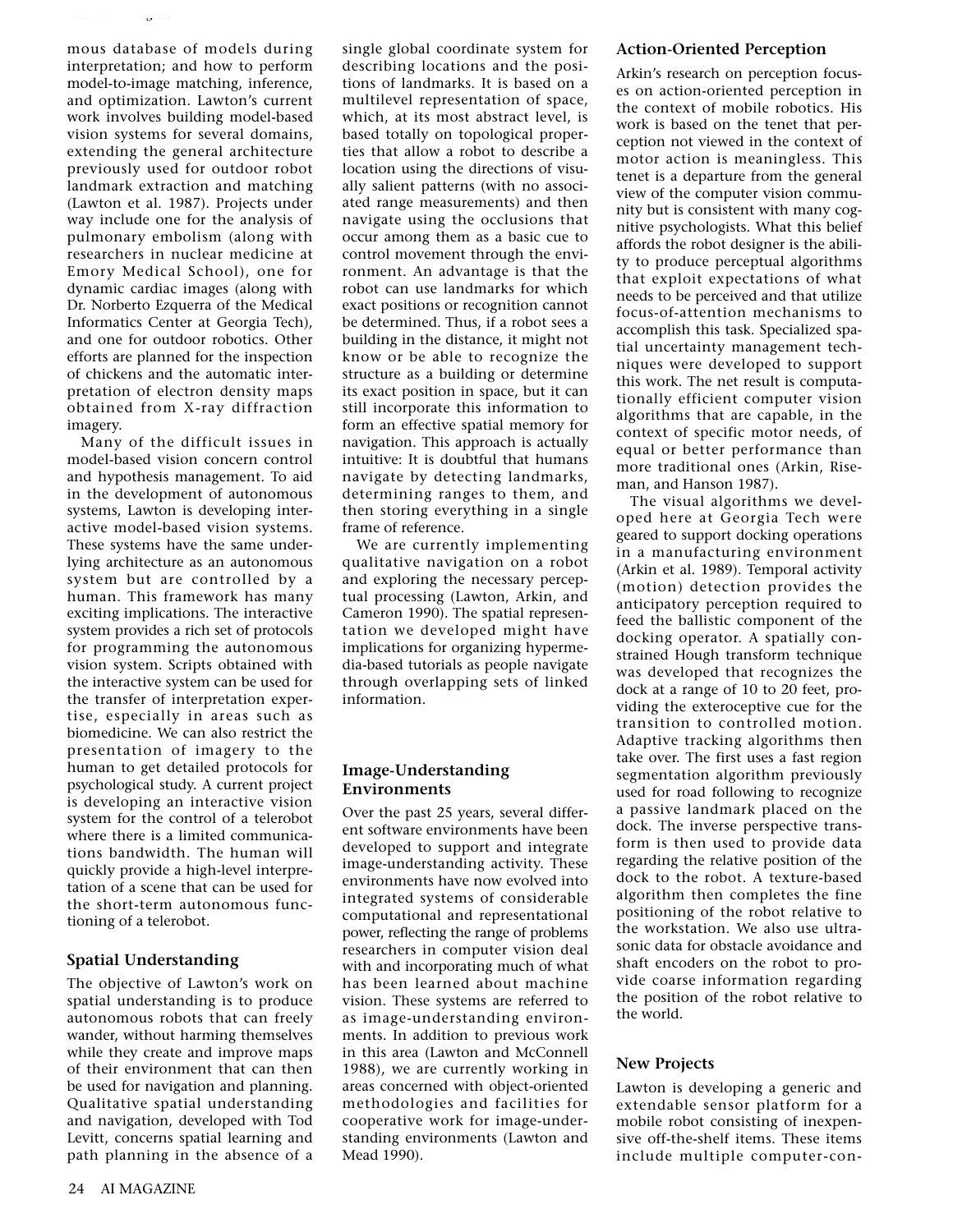trolled cameras, an inclinometer, and accelerometers and will be attachable through ethernet to several different workstations.

Arkin and Erika Rogers (a Ph.D. student with the AI group) are currently working with human subjects in the context of biomedical image processing with the intent of developing a cognitive model of human perception in this domain. The immediate research goal is to use this derived model, based on considerable experimentation with human subjects, to provide a predictive model for image-enhancement techniques. From a pragmatic viewpoint, this model will give rise to more efficient processing by radiologists in terms of diagnostic accuracy and throughput. Although considerable research has been conducted in the area of radiological image interpretation, we have not found any examples where image-enhancement techniques were derived from an understanding or model of the perceptual and cognitive processing in humans. Our approach is unique in this respect. More often, an image-processing technique is applied to an image, and then the performance of the radiologists is analyzed. The technique chosen generally does not have any theoretical basis for its use. In our work, by first studying the perceptual and diagnostic performance of radiologists in their natural environment and then slowly and carefully altering the parameters and dimensions of their task, we hope to produce a coherent model that can result in marked benefits for this problem domain as well as fodder for techniques that can be applied to highlevel cognitive robotic perception. This research can potentially provide insights into learning because one dimension of the study involves the differences between expert and nonexpert radiologists. This research is being conducted jointly with the Emory University School of Medicine.

# **Robotics**

Ronald Arkin also conducts research in robotics. His research in this area is concerned with intelligent navigation and reactive control.

#### **Robot Navigation**

Arkin's research provides a coherent framework for uniting the beneficial aspects of reactive control and hierarchical planning. Reactive control is intimately tied to sensory feedback, providing the ability to react to unanticipated events in an efficient manner. When serving as the sole basis for navigation, purely reactive systems suffer many pitfalls and generally can only give rise to intelligence at the level of animals. His system (AURA, the autonomous robot architecture) incorporates many of the beneficial aspects of hierarchical control. The uniqueness of this approach lies in the ability to dynamically reconfigure motor and perceptual behavior networks to match the current environment and mission needs of the mobile vehicle (Arkin 1990).

Additionally, his approach is unique in its formulation of motor behaviors and perceptual strategies for mobile robot navigation as schemas (Arkin 1989b). These representation and control units correlate strongly with models of human and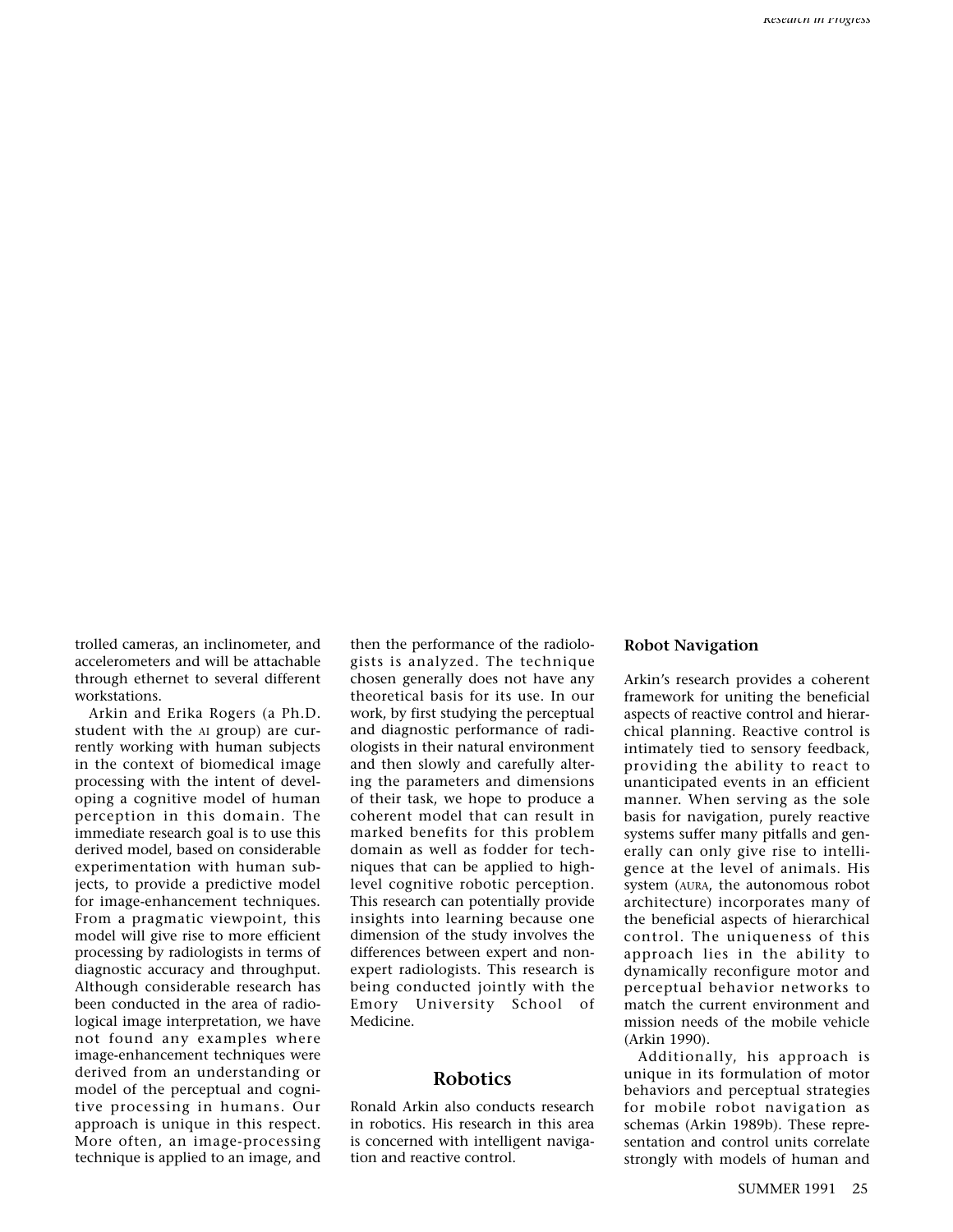animal behavior. Although it is not his goal to build robots that strictly mimic humans, he approaches the problem realizing that we can benefit by studying theories of biological systems that already can solve the difficult problem of navigation in a changing world.

*Research in Progress*

It has always been a goal of his research to derive general-purpose navigational techniques rather than design ad hoc solutions. Navigational path-planning techniques have been applied to a variety of new domains, including three-dimensional navigation that could be found in space and undersea robotics. Extensions of the world representations were made that permit navigational path planning for a flying-crawling robot. We also developed schema-based control techniques for free-swimming or free-flying robots, which were successfully tested in simulation (Arkin 1989c).

We also studied navigation in undulating terrain (Arkin and Gardner 1990). This research is particularly useful for surveillance operations. These techniques enable us to literally implement AI hill-climbing behavior as well as isocontour following and valley seeking. His use of a stochastic background process to deal with local minima and maxima is unique.

As described in the previous section, we are also studying the application of mobile robotics to manufacturing, with the goal of replacing automatic guided vehicles with more intelligent machines. His coupling of world modeling with reactive control is distinct from other approaches to this problem (Arkin and Murphy 1990).

## **Robot Survivability**

For robots to be truly autonomous, we must study how to make them survive in situations that threaten their existence. Reactive control techniques, as previously described, enable a robot to cope with a rapidly changing world. Arkin is also looking at other survival techniques that are more introspective: homeostatic control and fault-tolerant control systems.

**Homeostatic Control** Arkin's approach to this problem is unique, and we are one of the few research centers studying it. *Homeostatic control* involves dynamic replanning in hazardous environments (Arkin 1989a). This technique is fully integrated in concept and simulation with the reactive control system we

*Several members of our group conduct research in the representation and organization of knowledge.*

developed within Aura. The intent is to produce smooth, graceful alterations in motor behavior based on changing internal conditions, not only external environmental perceptions. We demonstrated in simulation the importance and feasibility of this approach. An analog of the mammalian endocrine system is forwarded as the best means for supporting this type of control. Broadcast communication mechanisms with signal schemas embedded at receptor sites within motor schemas enable the simulation of feast-or-famine behavior as well as more gradual behavior variations based on available fuel and internal temperatures for the vehicle.

**Fault-Tolerant Control** Another area of robot survivability concerns what to do when hardware failure occurs. Arkin is studying this problem jointly with faculty in electrical engineering (Arkin and Vachtsevanos 1990). When hardware component failure occurs in a complex engineered system, the fault usually propagates through the system. This research centers on the issues of fault detection, isolation, propagation, and reconfiguration. The goal is to enable a system to reconfigure itself in real time by using qualitative models of the system to approximate the extent of the fault. After these AI techniques are applied, the affected subsystems can be reconfigured using more traditional control techniques. This approach enables the system to operate in a suboptimal yet survivable mode, buying time until it can either be repaired or fully reconfigured. The importance of this work for robotic operations in space, rescue operations, and hazardous environments is self-evident.

# **New Projects**

A new project on cognitively based models for sensor fusion is being investigated by Arkin and Robin

Murphy (a Ph.D. student in the AI group). This novel approach exploits perceptual information inherent in the environment, extracting only the perceptual data necessary to support a given set of actions. General mechanisms are being designed that are independent of contributing sensor modalities, providing a bias toward a dominant source when appropriate. This work is strongly motivated by cognitive psychology and is intended to provide the advantages of a more tractable fusion methodology with improved global results.

# **Knowledge Representation and Organization**

Several members of our group conduct research in the representation and organization of knowledge. Janet Kolodner (1983a, 1983b), for example, has been investigating the representation and organization of experiences in memory for more than a decade. Ronald Arkin's research concerns the issues of representational adequacy in the context of schema-based navigation. Ashok Goel conducts research on the representation and organization of mental models of teleological artifacts. Ashwin Ram is interested in the representation and organization of explanatory cases for motivational analysis and abduction.

# **Models**

Goel is investigating behavior-structure models of teleological artifacts, such as physical devices. A behaviorstructure model of a physical device represents knowledge of how the output behaviors of the artifact, which include its functions, arise from its structure. The function of a flashlight, for example, is to create light when a switch is pressed. Its structure consists of a battery, a switch, and a bulb connected in series. The behavior-structure model of the flashlight represents knowledge of how the structure of the flashlight results in its output behaviors, including its function of creating light when the switch is pressed.

Goel (1989) developed a specific behavior-structure model, the behavioral component-substance model*,* for a class of physical devices. This model is applicable to devices whose functioning can be viewed in terms of flow of substances from one com-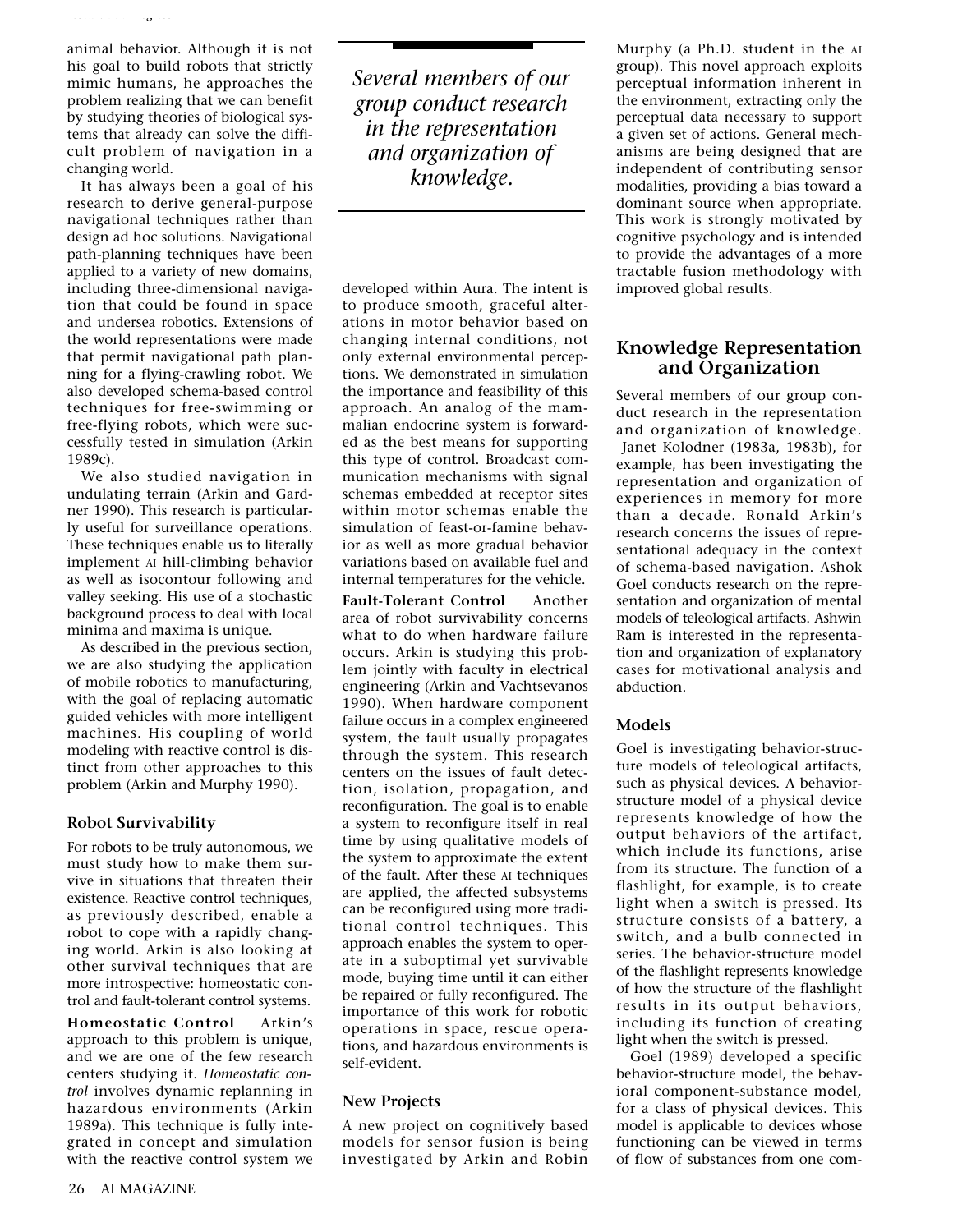ponent to another, including abstract substances such as heat. The behavioral component-substance model explicitly specifies the expected output behaviors of the design, including its functions, the elementary structural and behavioral interactions between the components and substances constituting the structure of the design, and the internal causal behaviors of the design that compose the elementary interactions into its output behaviors. The output behaviors in this model are represented as schemas. The schema for an output behavior specifies the causal behavior responsible for it. These causal behaviors are represented as directed acyclic graphs. The states and the transitions in the causal behaviors are themselves represented as schemas. The schema corresponding to a transition specifies the causes underlying the transition, where the causes are specified in terms of structural and behavioral interactions between structural components, physics principles, qualitative equations, and so on. This behavioral component-substance model was instantiated in the KRITIK system and evaluated for use in adaptive design problem solving.

### **Explanations**

Ram is investigating the nature and representation of volitional explanations for motivational analysis of natural language stories. Volitional explanations are constructed from *decision models*, which describe the planning process that an agent goes through when considering whether to perform an action. Decision models are represented as *explanation patterns*, which are standard patterns of causality based on previous experiences of the understander. These patterns are indexed in memory using anomaly, situation, and stereotype indexes. Ram (1990a) is interested in the nature of explanation patterns; their use in representing decision models; and the process by which they are retrieved, used, and evaluated.

#### **New Projects**

Goel is exploring several new lines of research on the representation and organization of mental models of physical devices. He is extending the behavioral component-substance model to include the representation of fields such as the magnetic field.

Although substances can flow from one component to another only if the two components are spatially connected, fields can influence at a distance and, therefore, require a different representation. He is also investigating the organization of mental models in memory. He is developing an indexing scheme in which the models are indexed using functional, structural, and process descriptions. Finally, he is investigating the representation and organization of device-independent abstract models of generic mechanisms, such as feedback, and domain-independent abstract models of physics principles and equations, such as the laws of thermodynamics.

## **Learning and Instruction**

Several members of our group conduct research on the acquisition of knowledge, learning, and instruction. Janet Kolodner, for example, conducts research in case-based learning; she is also investigating the learning of plans. Ashwin Ram is investigating explanation-based and case-based learning. Ashok Goel is exploring model-based learning and explanation-based learning.

#### **Learning Plans**

In the EXPEDITOR project, Kolodner and Steve Robinson (a Ph.D. student in the AI group) are investigating the learning of plans. EXPEDITOR is responsible for scheduling the tasks and subtasks of a single parent. It begins by knowing how to do individual tasks (for example, get the kids dressed, eat breakfast, give the kids breakfast, find a babysitter, do laundry). Over time, it learns two things: how to interleave these tasks in appropriate ways to achieve its goals efficiently and how to execute these tasks in the context of anticipated and recurring failures.

Thus, it learns, for example, how to interleave getting dressed, getting the kids dressed, eating breakfast, giving the kids breakfast, and so on, in such a way that it can get out of the house in the morning in reasonable time. In addition, it learns that when there is no breakfast cereal, peanut butter and jelly sandwiches make a fine breakfast.

EXPEDITOR can be viewed as the prototype for logistics scheduling in domains (1) where much interleaving of plans must be done, but the

same interleaving can be repeated over and over and (2) where problem situations happen often, but the same problem situations recur and can be anticipated. MEDIC's goal scheduler supplies some of the control needed for such systems but does not address the learning component. Learning about plan interleaving, problem anticipation, and fixes that work are EXPEDITOR's main tasks. Goal scheduling and goal tracking are two important problems that must be addressed for learning to happen. Kolodner is looking for a goal-tracking mechanism that can deal with the huge numbers of goals present in an open world but still allow the efficient execution of well-known plans. Currently, EXPEDITOR's efficiency comes from its case representations and dynamic memory organization (Kolodner 1983a, 1983b).

#### **Case-Based Learning**

In the CELIA project, Kolodner and Michael Redmond (who is writing his Ph.D. thesis on this project) are investigating case-based learning. Like MEDIC, CELIA addresses diagnosis as a planning problem. To diagnose a car, one must first verify the customer's complaint, then come up with a hypothesis of what is wrong with it, refine the hypothesis to something that can be tested, test it, interpret the test, and so on. CELIA uses cases to both guide its diagnostic planning (what subgoal to pursue next) and suggest solutions (for example, the problem is in the carburetor). Two case-based reasoning problems are addressed in CELIA: how to represent and index cases so that full cases or case pieces can be accessed (Redmond 1990) and how to acquire cases from a teacher (that is, how to turn a teacher's examples into cases that can be stored in the student's memory for later use) (Redmond 1989b).

In CELIA, Kolodner and Redmond are investigating the role that concrete problems play in learning a problem-solving task. They are studying the processes by which a student diagnostician can learn by solving new problems that are just beyond its abilities and explaining the actions and commentary of a teacher. CELIA, as previously described, is a computer program that diagnoses automobile engine problems. In addition to diagnosing problems, CELIA watches a teacher solve diag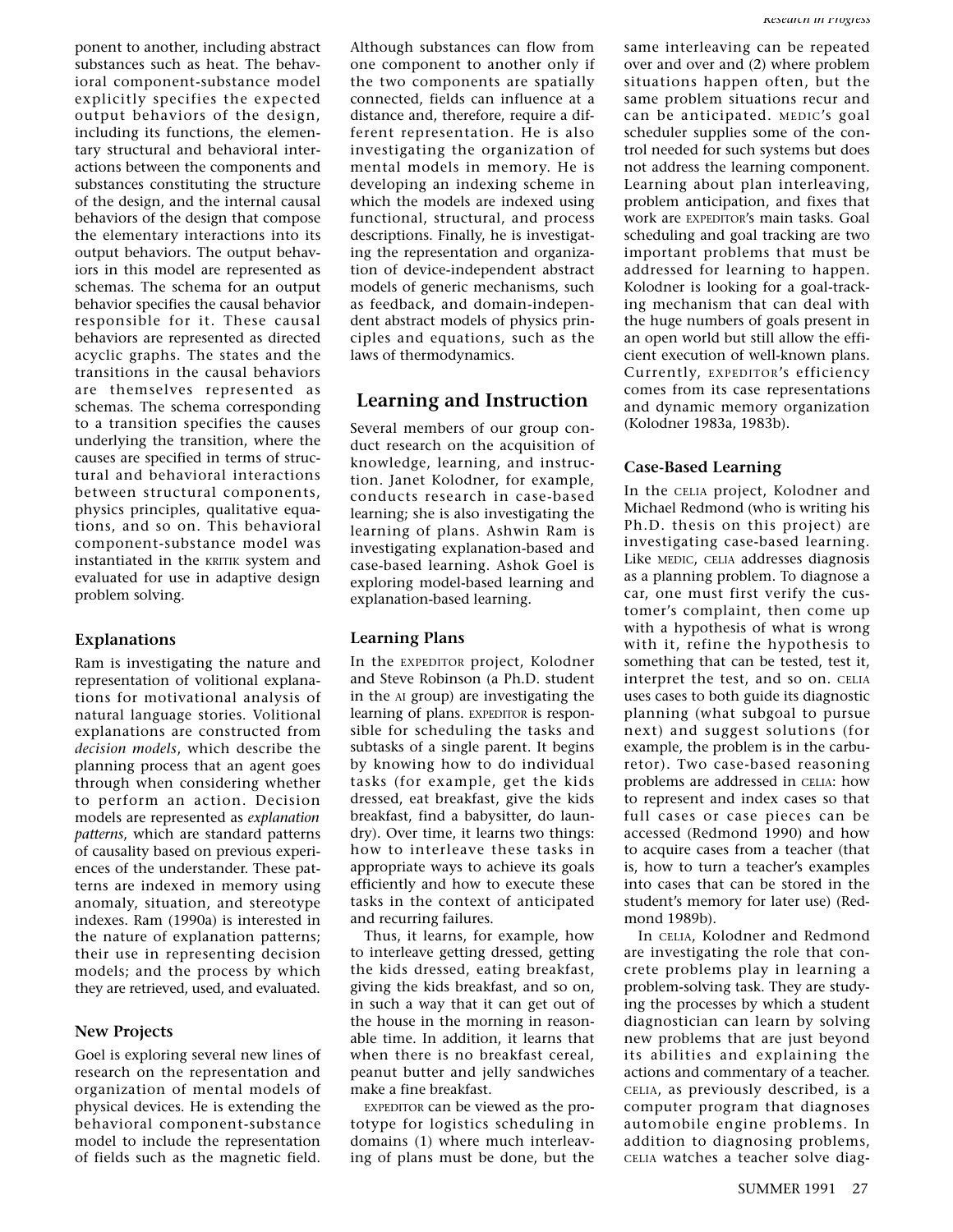nostic problems and learns from the teacher (Redmond 1989a). As a result, its own diagnostic skills improve. In learning from the teacher, CELIA uses its diagnostic knowledge to predict what the teacher will do next. In cases where its predictions don't match what the teacher is doing, CELIA explains the anamoly. Based on the teacher's explanations, CELIA sometimes fills gaps in its knowledge and sometimes refines what it already knows. As CELIA watches the teacher, it creates cases from the teacher's examples and saves these cases as its own. The cases give it a way to index into the knowledge it has of car mechanics.

*Research in Progress*

CELIA is based on observations we made of student car mechanics at several different levels of skill (Lancaster and Kolodner 1987). Kolodner saw students using several different learning strategies. Active gap filling, learning by understanding explanations (Martin and Redmond 1988), and case-based reasoning were among the strategies we observed. CELIA implements these three strategies. We learned several important things from this project: First is the active role students must play in learning from a teacher. Merely listening is not enough. The prediction of what the teacher will do and the comparison of these predictions to what is actually done by the teacher are necessary for the student to figure out what it is s/he is supposed to learn. Second is the importance of a teacher's explanations in novice skill learning. Many things can directly be learned from experience, but some things are hidden and require a teacher's explanation. This situation might be because of the bias of the learner; it might be because of missing knowledge; or it might be because a long causal chain must be constructed to connect two pieces of knowledge, longer than resources usually allow.

# **Explanation-Based Learning and Case-Based Learning**

Ram is interested in explanationbased and case-based learning. His research investigates how a reasoner can improve its understanding of an incompletely understood domain by applying what it already knows to novel problems in this domain. The performance of a case-based reasoning system depends on its case library of past experiences. In a novel

and complex domain, however, situations encountered previously by the reasoner might not have been completely understood. Furthermore, the reasoner might not even have a case that adequately deals with the new situation or might not be able to access the case using existing indexes.

Ram developed a model of incremental case-based learning that allows a reasoner to (1) use domain knowledge that might not be completely understood to solve novel problems, (2) maintain an explicit model of the gaps in its knowledge base, (3) learn by filling in these gaps when the information it needs becomes available, and (4) gradually evolve a better understanding of the domain (Ram 1989, 1990c). The learning process is focused by the knowledge goals of the reasoner to acquire and organize domain knowledge. Additional constraints are derived from the causality of the domain using explanation-based learning techniques. Ram's program incrementally improves its domain model by modifying known but incompletely understood explanation patterns as well as learning new indexes for explanation patterns. Ram is also investigating methods for learning through explanation-based refinement or specialization of abstract knowledge.

In conjunction with the theory of learning, Ram (1989) is also investigating the nature of knowledge goals. He is developing a theory of the types of knowledge goals, an opportunistic memory architecture for the management of knowledge goals, and a theory of explanation that characterizes the kinds of explanations that constitute satisfactory solutions to the problems that give rise to knowledge goals.

## **Model-Based Learning and Case-Based Learning**

Goel's research on model-based learning and case-based learning focuses on two issues. First, he is investigating the learning of behavior-structure models of teleological artifacts. He developed a computational theory for incremental learning of behavior-structure models of physical devices. In this scheme, new behavior-structure models are learned by adapting and revising old ones (Goel 1989). That is, the behavior-structure model of one physical device is learned by revising the

model for a similar device. The process of model revision is focused by the specific differences between the structures of the two devices. This scheme for incremental learning of models was successfully tested in the KRITIK system. Because the behaviorstructure model of a teleological artifact provides a causal explanation of how the structure of the artifact results in its output behaviors, model-based learning in this context is closely related to explanationbased learning.

Second, Goel is investigating the use of mental models in solving a class of credit-assignment problems. The proper assignment of credit is a major issue in design adaptation. For example, given the functional specifications of a desired design and the functional and structural specifications of a known design, the creditassignment problem is to decide the structural causes for the failure of the known design to achieve the desired functions. In his work on the KRITIK system, Goel showed how the behavior-structure model for the known design helps to localize the structural causes and identify the needed structural modifications. Once these structural modifications are verified and executed, the new design can be stored in memory as another design case.

# **New Projects**

Several new research projects on knowledge acquisition, learning, and instruction are under way. Kolodner is directing two new projects: example-based instruction and the design of lesson plans. In the project on example-based instruction, Kolodner is looking at the implications for teaching what she found out about learning. She is interested in the kinds of teaching strategies that facilitate learning and the kinds of instruction in learning that should be given to students to help them to learn. More specifically, she is investigating the role of examples in teaching and the design of systems that can store examples in an example library and use them for such things as motivating new ideas, making abstract principles concrete, inducing generalizations, and inducing discriminations. Her intention is to build an example library that, in response to teacher goals, will create examples the teacher can present to students.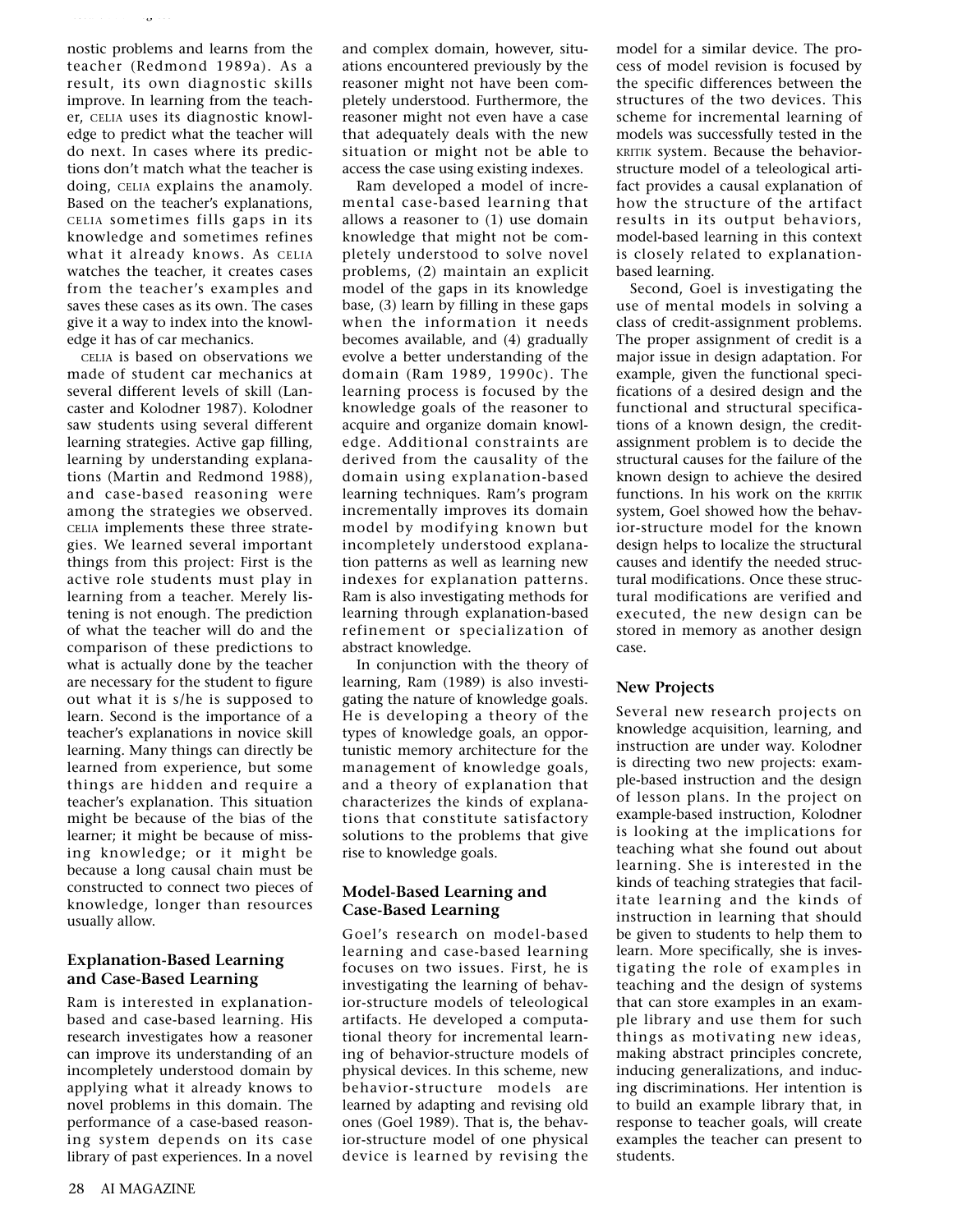**You are cordially invited to become a member of the AI Community's principal technical society:**

# **The American Association for Artificial Intelligence**

#### **CONSIDER THESE BENEFITS…**

- **AI Magazine —** A quarterly publication (called the "Journal of Record for the AI Community" by High Technology magazine) devoted to the entire field of artificial intelligence.
- **AAAI Membership Directory** An annual roster of AAAI members sharing an interest in artificial intelligence.
- **Proceedings of the National Conference on Artificial Intelligence** An annual publication consisting of state of the art research papers presented at the AAAI's annual conference. (This publication is included in conference registration; AAAI members not attending the conference may purchase the Proceedings at a reduced rate.)
- **Technical Program of the National Conference on Artificial Intelligence** Highlighting examples of significant contributions in the development of state of the art in AI practice. (AAAI members receive a substantially reduced rate on conference registration fees.)
- **Exhibit Program of the National Conference on AI** Affording attendees the opportunity to view the latest in AI products, services, and research.
- **Tutorial Series** On state-of-the-art topics. (AAAI members receive a reduced rate on tutorial registration fees.
- **Substantially reduced subscription rate for Artificial Intelligence**
- **Assistance in formation of local and regional AI groups**

To take advantage of all these benefits, complete and send the coupon together with your check (in U.S. funds only) for \$40.00 (\$65.00 foreign) to the address below (or call 415/328-3123 for further details). Send to:

AAAI Membership • 445 Burgess Drive • Menlo Park, California 94025

In the project on designing lesson plans, Kolodner's aim is to create an interactive computer system that can help elementary school teachers create lesson plans for teaching science. This project combines our interests in design, planning, and instruction in an area where there is a real need for innovation. Her intention is to help teachers create a flexible plan that includes motivating examples appropriate to the experiences of the students, guidelines for explaining and reexplaining difficult points, pointers on what to emphasize, guidelines that allow the teacher to notice problems students are having and areas of extra interest among the students, and guidelines for addressing these special areas. Teachers are treated as *opportunistic planners*, that is, planners that can flexibly change their plans if the need or opportunity arises. The lesson plan that is created will be a sort of contingency plan, and teachers will be made aware of circumstances that require following alternate branches of the plan and opportunities that might arise for adding something appropriate to the plan.

Ram is leading several new projects on learning, including incremental learning of explanation patterns and learning new indexes for cases in memory. He is extending his previous ideas to incremental learning by casebased reasoning across domains rather than only within the same domain. He is also interested in the issue of knowledge planning and the development of a system that learns by planning to satisfy its knowledge goals.

Goel is directing two new projects on model-based learning. In one project, he is extending his previous work on model revision to physical devices whose internal causal behaviors can only partially be ordered. In another project, he is exploring the role of device-independent process models in revising device-specific behavior-structure models.

# **Beyond the AI Group in the College of Computing**

Beyond the AI group, several other research groups at Georgia Tech are engaged in active research in areas

related to AI. Within the College of Computing, several faculty members conduct research on AI-related areas such as human-computer interaction, databases and knowledge bases, and neural networks. The School of Psychology supports a strong group in the area of cognitive psychology. This group currently consists of four faculty members, Lawrence Barsalou, Dorrit Billman, Susan Boviar, and Richard Catrambone, all of whom actively collaborate with the AI group. In one collaborative project, for example, Billman, Joel Martin (who is writing his Ph.D. dissertation on this project), and Kolodner are investigating the learning of predictive knowledge from examples (Martin 1989; Martin and Billman 1991).

Similarly, the Man-Machine Systems Research Center in the School of Industrial and Systems Engineering has a strong research program in cognitive engineering. The three faculty members in this group, T. Govindraj, Alexander Kirlik, and Christine Mitchell, also interact with the AI group. Several other engineering departments also conduct research on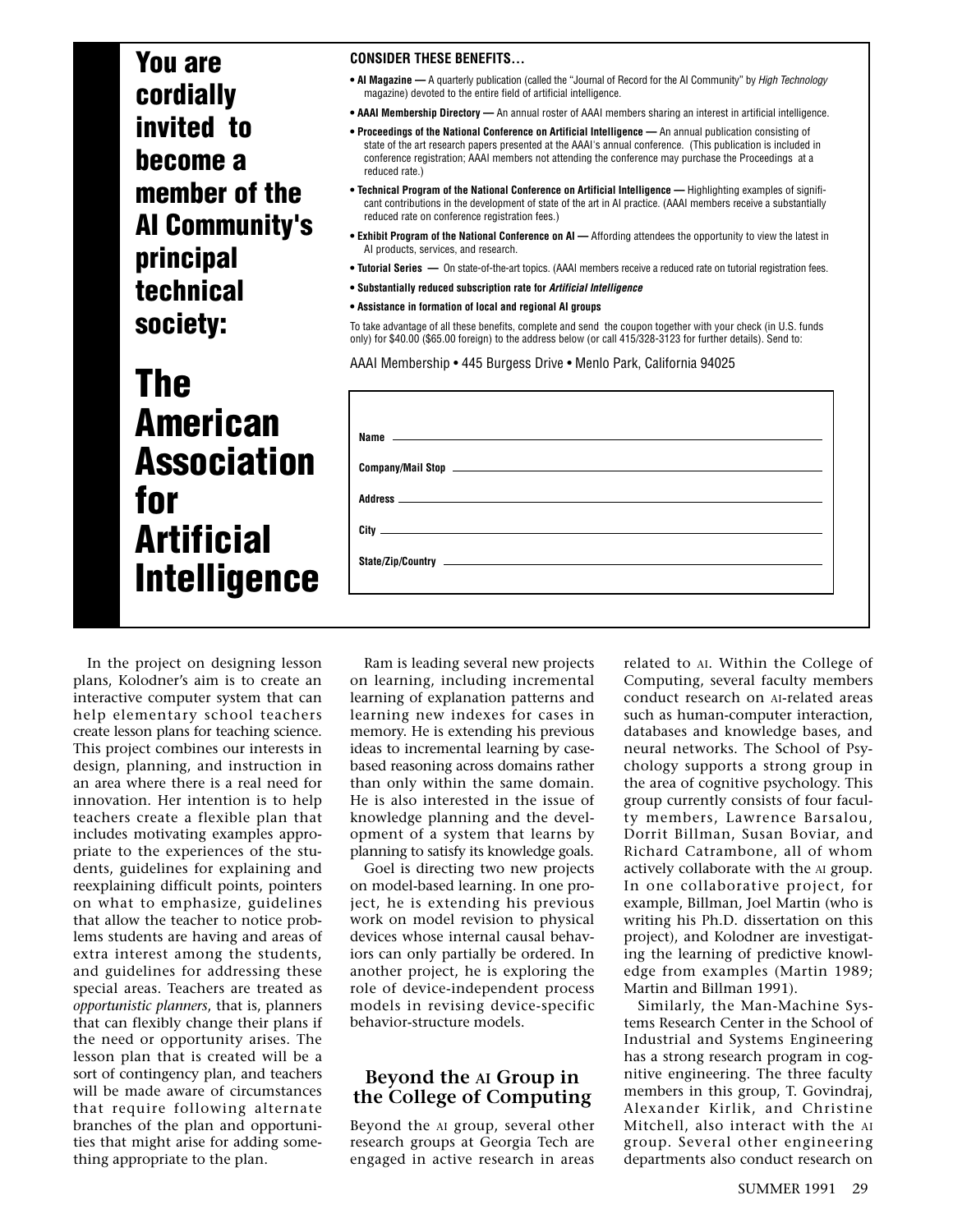some aspects of applied AI, including expert systems, cognitive engineering, and robotics. The Georgia Tech Research Institute has a large research and development program in several aspects of applied AI, including expert systems, cognitive engineering, robotics, and neural networks. In the School of Language, Communication, and Culture, Gregory Colomb is investigating language processing from a cognitive perspective.

*Research in Progress*

The AI group actively cooperates with many of these groups, especially the cognitive psychology group in the School of Psychology. Recently, our former School of Information and Computer Science was elevated to a full College of Computing, in part to facilitate interdisciplinary interaction and collaborative research. The college, with a new dean, is housed in a new building. This year we are starting a cognitive science Ph.D. certificate program in cooperation with our colleagues in other academic units. A research center for cognitive science is being planned. The future of AI at Georgia Tech looks bright indeed!

#### **Acknowledgments**

AI research in the College of Computing is supported by grants from the National Science Foundation, the National Aeronautics and Space Administration, the National Institute of Health, the Defense Advanced Research Projects Agency, the Office of Naval Research, the Army Research Institute, the Army Engineering Topographic Laboratory, Advanced Decision Systems, International Business Machines, Emory/Georgia Tech Biomedical Research Center, Georgia Tech Research Foundation, Georgia Tech's Computer-Integrated Manufacturing Systems Program, and the College of Computing at Georgia Tech. Jeannie Terrel helped with the preparation of this document.

### **Note**

1. See the article by Janet Kolodner in this issue.

#### **Bibliography**

Arkin, R. 1990. Integrating Behavioral, Perceptual, and World Knowledge in Reactive Navigation. *Robotics and Autonomous Systems* 6(1): 105–122.

Arkin, R. 1989a. Dynamic Replanning for a Mobile Robot Based on Internal Sensing. In Proceedings of the 1989 IEEE International Conference on Robotics and Automation, 1416–1421. Washington, D.C.: IEEE Computer Society.

Arkin, R. 1989b. Motor Schema–Based Mobile Robot Navigation. *International Journal of Robotics Research* 8(4): 92–112.

Arkin, R. 1989c. Three-Dimensional Motor Schema–Based Navigation. In Proceedings of the NASA Conference on Space Telerobotics, 291–300. Pasadena, Calif.: Jet Propulsion Laboratory.

Arkin, R., and Gardner, W. 1990. Reactive Inclinometer-Based Mobile Robot Navigation. In Proceedings of the IEEE Conference on Robotics and Automation, 936–941. Washington, D.C.: IEEE Computer Society.

Arkin, R., and Murphy, R. 1990. Autonomous Navigation in a Manufacturing Environment. *IEEE Transactions on Robotics and Automation* 6(4): 445–454.

Arkin, R., and Vachtsevanos, G. 1990. Qualitative Fault Propagation in Complex Systems. In Proceedings of the Twenty-Ninth IEEE Conference on Decision and Control, 1509–1510. Washington, D.C.: IEEE Computer Society.

Arkin, R.; Riseman, E.; and Hanson, A. 1987. Visual Strategies for Mobile Robot Navigation. In Proceedings of the IEEE Computer Society Workshop on Computer Vision, 176–181. Washington, D.C.: IEEE Computer Society.

Arkin, R.; Murphy, R.; Pearson, M.; and Vaughn, D. 1989. Mobile Robot Docking Operations in a Manufacturing Environment: Progress in Visual Perceptual Strategies. In Proceedings of the IEEE International Workshop on Intelligent Robots and Systems, 147–154. Washington, D.C.: IEEE Computer Society.

Eiselt, K. 1989. Inference Processing and Error Recovery in Sentence Understanding. Ph.D. diss., Dept. of Information and Computer Science, Univ. of California at Irvine.

Eiselt, K. 1987. Recovering from Erroneous Inferences. In Proceedings of the Sixth National Conference on Artificial Intelligence, 540–544. Menlo Park, Calif.: American Association for Artificial Intelligence.

Fischer, O., and Goel, A. 1990. Abductive Explanation: On Why the Essentials Are Essential. In *Intelligent Systems Methodologies*, volume 5, eds. Z. Ras, M. Zemenkova, and M. Emrich, 354–361. Amsterdam: North Holland.

Gelband, P., and Lawton, D. 1988. Perceptual Grouping Network Architecture. In Proceedings of the Conference of the International Neural Network Society), 802-803. Washington, D.C.: IEEE Computer Society.

Goel, A. 1990. Grounding Case Adaptation in Causal Models. In *Intelligent Systems Methodologies*, volume 5, eds. Z. Ras, M. Zemenkova, and M. Emrich, 260–267. Amsterdam: North Holland.

Goel, A. 1989. Integration of Case-Based Reasoning and Model-Based Reasoning for Adaptive Design Problem Solving. Ph.D. diss., Dept. of Computer and Information Science, The Ohio State Univ.

Goel, A., and Bylander, T. 1989. Computational Feasibility of Structured Matching. *IEEE Transactions on Pattern Analysis and Machine Intelligence* 11(12): 1312–1316.

Goel, A.; Callantine, T.; Shankar, M.; and Chandrasekaran, B. 1991. Representation, Organization, and the Use of Topographic Models of Physical Spaces for Route Planning. In Proceedings of the Seventh Conference on Artificial Intelligence Applications, 308–314. Washington, D.C.: IEEE Computer Society.

Goel, A., and Chandrasekaran, B. 1990. A Task Structure for Case-Based Design. In Proceedings of the IEEE International Conference on Systems, Man, and Cybernetics, 587–592. Washington, D.C.: IEEE Computer Society.

Goel, A., and Chandrasekaran, B. 1989a. Functional Representation of Designs and Redesign Problem Solving. In Proceedings of the Eleventh International Joint Conference on Artificial Intelligence, 1388–1394. Menlo Park, Calif.: International Joint Conferences on Artificial Intelligence.

Goel, A., and Chandrasekaran, B. 1989b. Use of Device Models in Design Adaptation. In *Proceedings of the Second DARPA Workshop on Case-Based Reasoning,* 100– 109. San Mateo, Calif.: Morgan Kaufmann.

Goel, A.; Ramanujam, J.; and Sadayappan, P. 1988. Toward a Neural Architecture for Abductive Reasoning. In Proceedings of the Second IEEE International Conference on Neural Networks, volume 2, 681–688. Washington, D.C.: IEEE Computer Society.

Goel, A.; Sadayappan, P.; and Josephson, J. 1988. Concurrent Synthesis of Composite Explanatory Hypotheses. In Proceedings of the Seventeenth International Conference on Parallel Processing, volume 3, 156–160. University Park, Penn.: Pennsylvania State University Press.

Goel, A.; Soundararajan, N.; and Chandrasekaran, B. 1987. Complexity in Classificatory Reasoning. In Proceedings of the Sixth National Conference on Artificial Intelligence, 421–425. Menlo Park, Calif.: American Association for Artificial Intelligence.

Hinrichs, T. 1990. Some Criteria for Evaluating Designs. In *Proceedings of the Twelfth Annual Conference of the Cognitive Science Society*, 900–907. Hillsdale, N.J.: Lawrence Erlbaum.

Hinrichs, T. 1989. Strategies for Adaptation and Recovery in a Design Problem Solver. In *Proceedings of the 1989 DARPA Workshop on Case-Based Reasoning,* 115– 118. San Mateo, Calif.: Morgan Kaufmann.

Hinrichs, T. 1988. Toward an Architecture for Open World Problem Solving. In *Proceedings of the 1988 DARPA Workshop on*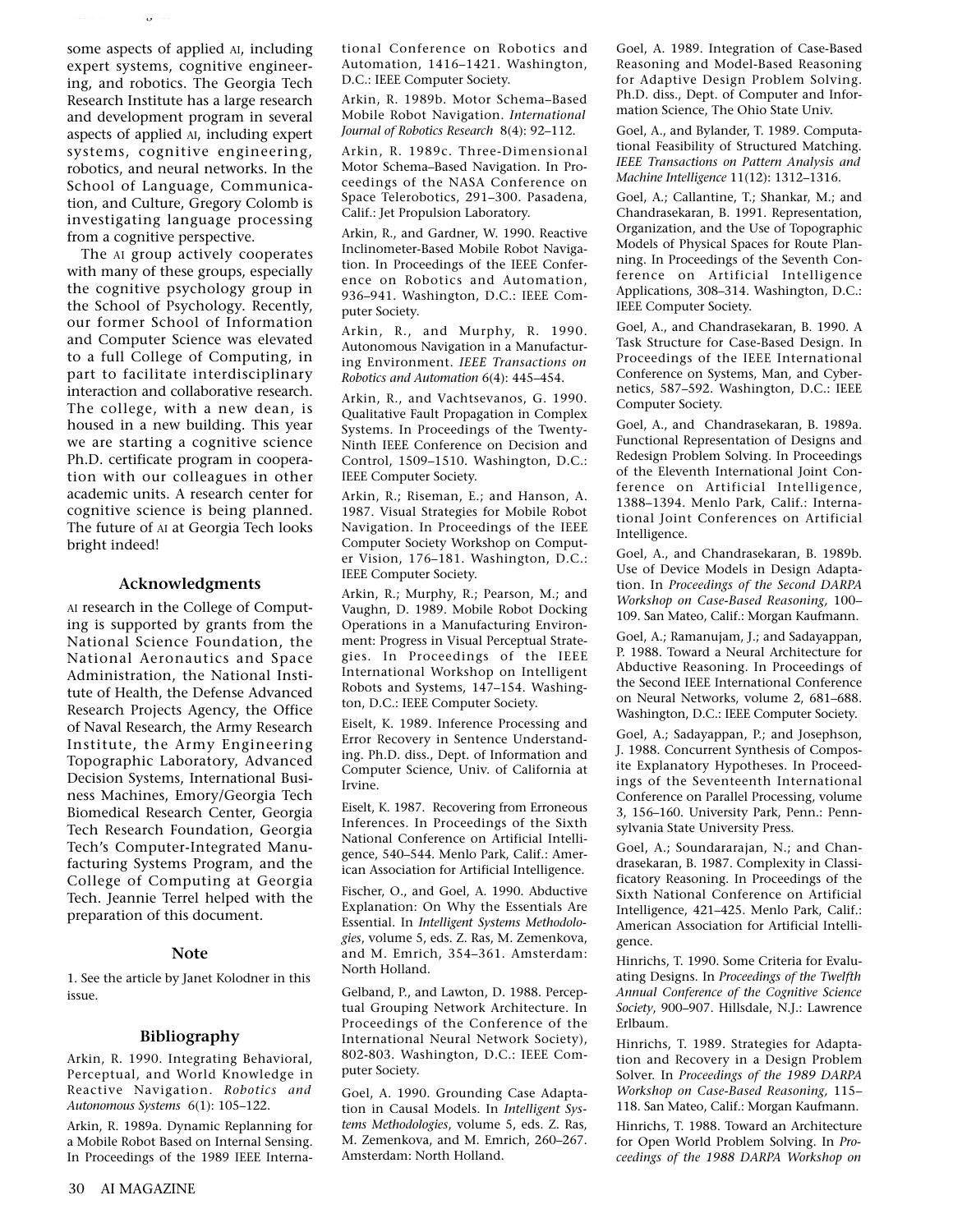*Case-Based Reasoning,* 182–189. San Mateo, Calif.: Morgan Kaufmann.

Kolodner, J. 1990. An Introduction to Case-Based Reasoning, Technical Report, GIT-ICS-90-19, School of Information and Computer Science, Georgia Institute of Technology.

Kolodner, J. 1989. Retreiving the Best Case for a Case-Based Reasoner. In *Proceedings of the Eleventh Annual Conference of the Cognitive Science Society*, 155–162. Hillsdale, N.J.: Lawrence Erlbaum.

Kolodner, J. 1987. Extending Problem-Solving Capabilities through Case-Based Inference. In *Proceedings of the Fourth Machine Learning Workshop*, 167–178. San Mateo, Calif.: Morgan Kaufmann.

Kolodner, J. 1983a. Maintaining Organization in a Conceptual Memory for Events. *Cognitive Science* 7: 243–280.

Kolodner, J. 1983b. Reconstructive Memory: A Computer Model. *Cognitive Science* 7:243–280.

Kolodner, J., and Kolodner, R. 1987. Using Experience in Clinical Problem Solving: Introduction and Framework. *IEEE Transactions on Systems, Man, and Cybernetics* 17:420–431.

Kolodner, J., and Penberthy, L. 1990. A Case-Based Approach to Creative Problem Solving. In *Proceedings of the Twelfth Annual Conference of the Cognitive Science Society,* 978–985. Hillsdale, N.J.: Lawrence Erlbaum.

Kolodner, J., and Simpson, R. 1989. The MEDIATOR: Analysis of an Early Case-Based Reasoner. *Cognitive Science* 13:507–550.

Kolodner, J., and Simpson, R. 1984. Experience and Problem Solving: A Framework. In *Proceedings of the Sixth Conference of the Cognitive Science Society,* 239–243. Hillsdale, N.J.: Lawrence Erlbaum.

Kolodner, J.; Simpson, R.; and Sycara, K. 1985. A Process Model of Case-Based Reasoning in Problem Solving. In Proceedings of the Ninth International Joint Conference on Artificial Intelligence, 284–290. Menlo Park, Calif.: International Joint Conferences on Artificial Intelligence.

Lancaster, J., and Kolodner, J. 1987. Problem Solving in a Natural Task Domain as a Function of Experience. In *Proceedings of the Ninth Annual Conference of the Cognitive Science Society,* 727–736. Hillsdale, N.J.: Lawrence Erlbaum.

Lawton, D. 1983. Processing Translational Motion Sequences. *Computer Vision, Graphics, and Image Processing* 22:116–144.

Lawton, D., and McConnell, C. 1988. Image Understanding Software Environments. In Proceedings of the IEEE (Special Issue on Computer Vision, 1036-1049). Washington, D.C.: IEEE Computer Society.

Lawton, D., and McConnell, C. 1987. Perceptual Organization Using Interestingness. Presented at the AAAI Workshop on Spatial Reasoning and Multisensor Fusion,

13–17 July, Seattle, Wash.

Lawton, D., and Mead, D. 1990. A Modular Object-Oriented Image Understanding Environment. In Proceedings of the IEEE International Conference on Pattern Recognition, 864-871. Washington, D.C.: IEEE Computer Society.

Lawton, R.; Arkin, R.; and Cameron, J. 1990. Qualitative Spatial Understanding and Reactive Control for Autonomous Robots. In Proceedings of the IEEE International Workshop on Intelligent Robotic Systems. Washington, D.C.: IEEE Computer Society.

Lawton, D.; Rieger, J.; and Steenstrup, M. 1987. Computational Techniques in Motion Processing. In *Vision, Brain ,and Cooperative Computation*, eds. M. Arbib and A. Hanson, 419–488. Cambridge, Mass.: MIT Press.

Lawton, T.; Levitt, C.; McConnell, C.; Nelson, P.; and Glicksman, J. 1987. Terrain Models for an Autonomous Land Vehicle. In Proceedings of the IEEE International Conference on Robotics, 2043-2051. Washington, D.C.: IEEE Computer Society.

Levitt, T. and Lawton, D. 1990. Qualitative Navigation for Mobile Robots. *Artificial Intelligence* 44(3): 305-360.

Martin, J. 1989. Reducing Redundant Learning. In *Proceedings of the Sixth International Workshop on Machine Learning.* San Mateo, Calif.: Morgan Kaufmann.

Martin, J., and Billman, D. 1991. Representational Specificity and Learning. In *Computational Approaches to Concept Formation*, eds. D. Fisher and P. Langley. San Mateo, Calif.: Morgan Kaufmann. Forthcoming.

Martin, J., and Redmond, M. 1988. The Use of Explanations for Completing and Correcting Causal Models. In *Proceedings of the Tenth Annual Conference of the Cognitive Science Society,* 440–446. Hillsdale, N.J.: Lawrence Erlbaum.

Ram, A. 1990a. Decision Models: A Theory of Volitional Explanation. In *Proceedings of the Twelfth Annual Conference of the Cognitive Science Society,* 198-205. Hillsdale, N.J.: Lawrence Erlbaum.

Ram, A. 1990b. Incremental Learning of Explanation Patterns and Their Indices. In *Proceedings of the Seventh International Conference on Machine Learning,* 313-320*.* San Mateo, Calif.: Morgan Kaufmann.

Ram, A. 1990c. Knowledge Goals: A Theory of Interestingness. In *Proceedings of the Twelfth Annual Conference of the Cognitive Science Society,* 206-214. San Mateo, Calif.: Morgan Kaufmann.

Ram, A. 1989. Question-Driven Understanding: An Integrated Theory of Story Understanding, Memory, and Learning. Ph.D. diss., Dept. of Computer Science, Yale Univ.

Ram, A. 1987. AQUA: Asking Questions and Understanding Answers. In Proceedings of the Sixth National Conference on

Artificial Intelligence, 312–316. Menlo Park, Calif.: American Association for Artificial Intelligence.

Redmond, M. 1990. Distributed Cases for Case-Based Reasoning; Facilitating Use of Multiple Cases. In Proceedings of the Ninth National Conference on Artificial Intelligence, 304–309. Menlo Park, Calif.: American Association for Artificial Intelligence.

Redmond, M. 1989a. Combining Explanation Types for Learning by Understanding Instructional Examples. In *Proceedings of the Eleventh Annual Conference of the Cognitive Science Society,* 147–154. Hillsdale, N.J.: Lawrence Erlbaum.

Redmond, M. 1989b. Learning from Others' Experience: Creating Cases from Examples. In *Proceedings of the Second Workshop on Case-Based Reasoning,* 309– 312. San Mateo, Calif.: Morgan Kaufmann.

Rieger, J., and Lawton, D. 1985. Processing Differential Image Motion. *Journal of the Optical Society of America* 2:354.

Rogers, E.; Arkin, R.; Baron, M.; Ezquerra, N.; and Garcia, E. 1990. Visual Protocol Collection for the Enhancement of the Radiological Diagnosis Process. In Proceedings of the First Conference on Visualization in Biomedical Computing, 208-215. Washington, D.C.: IEEE Computer Society.

Shinn, H. 1989. A Unified Approach to Analogical Reasoning. Ph.D. diss., School of Information and Computer Science, Georgia Institute of Technology.

Steenstrup, M,; Lawton, D.; and Weems 1983. Determining the Rotational and Translational Components of Optic Flow Fields Using a Content-Addressable Parallel Processor. In Proceedings of the IEEE Conference on Computer Vision and Pattern Recognition, 401-404. Washington, D.C.: IEEE Computer Society.

Sycara, K. 1987. Resolving Adversarial Conflicts: An Approach Integrating Case-Based and Analytic Methods. Ph.D. diss., School of Information and Computer Science, Georgia Institute of Technology.

Sylvan, D.; Goel, A.; and Chandrasekaran, B. 1990. Analyzing Political Decision Making from an Information Processing Perspective: JESSE. American Journal of Polit*ical Science* 34(1): 74–123.

Turner, E. 1989. Intepreting Intention and Convention to Organize Problem-Solving Dialogues. Ph.D. diss., School of Information and Computer Science, Georgia Institute of Technology.

Turner, R. 1989. A Schema-Based Model of Adaptive Problem Solving. Ph.D. diss., School of Information and Computer Science, Georgia Institute of Technology.

**Ashok K. Goel** received a Master's in physics in 1980, a Master's in computer and information science in 1982, and a